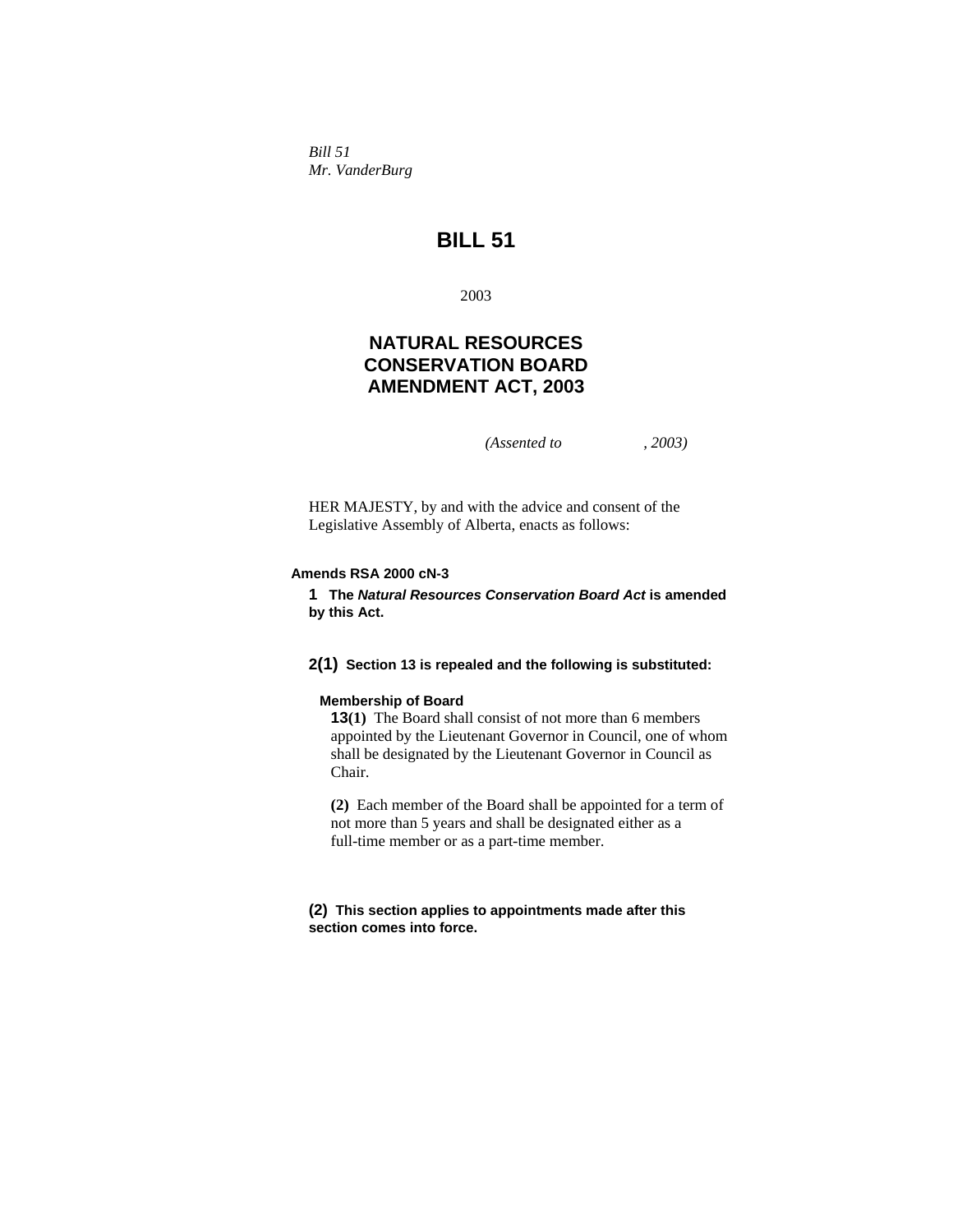## **3 Section 22 is renumbered as section 22(1) and the following is added after subsection (1):**

**(2)** The Board may administer a regulatory system imposed on it by this or any other enactment.

### **4 Section 42 is repealed.**

## **Explanatory Notes**

**1** Amends chapter N-3 of the Revised Statutes of Alberta 2000.

#### **2** Section 13 presently reads:

*13(1) The Board shall consist of not more than 5 members appointed by the Lieutenant Governor in Council, one of whom shall be designated by the Lieutenant Governor in Council as Chair.* 

*(2) Each member of the Board holds office during good behaviour for a term of 5 years from the date of the member's appointment and afterwards during the pleasure of the Lieutenant Governor in Council.* 

*(3) Any member of the Board may be removed from office by the Lieutenant Governor in Council at any time during the 5-year term referred to in subsection (2) on the address of the Legislative Assembly.* 

## (2) Transitional.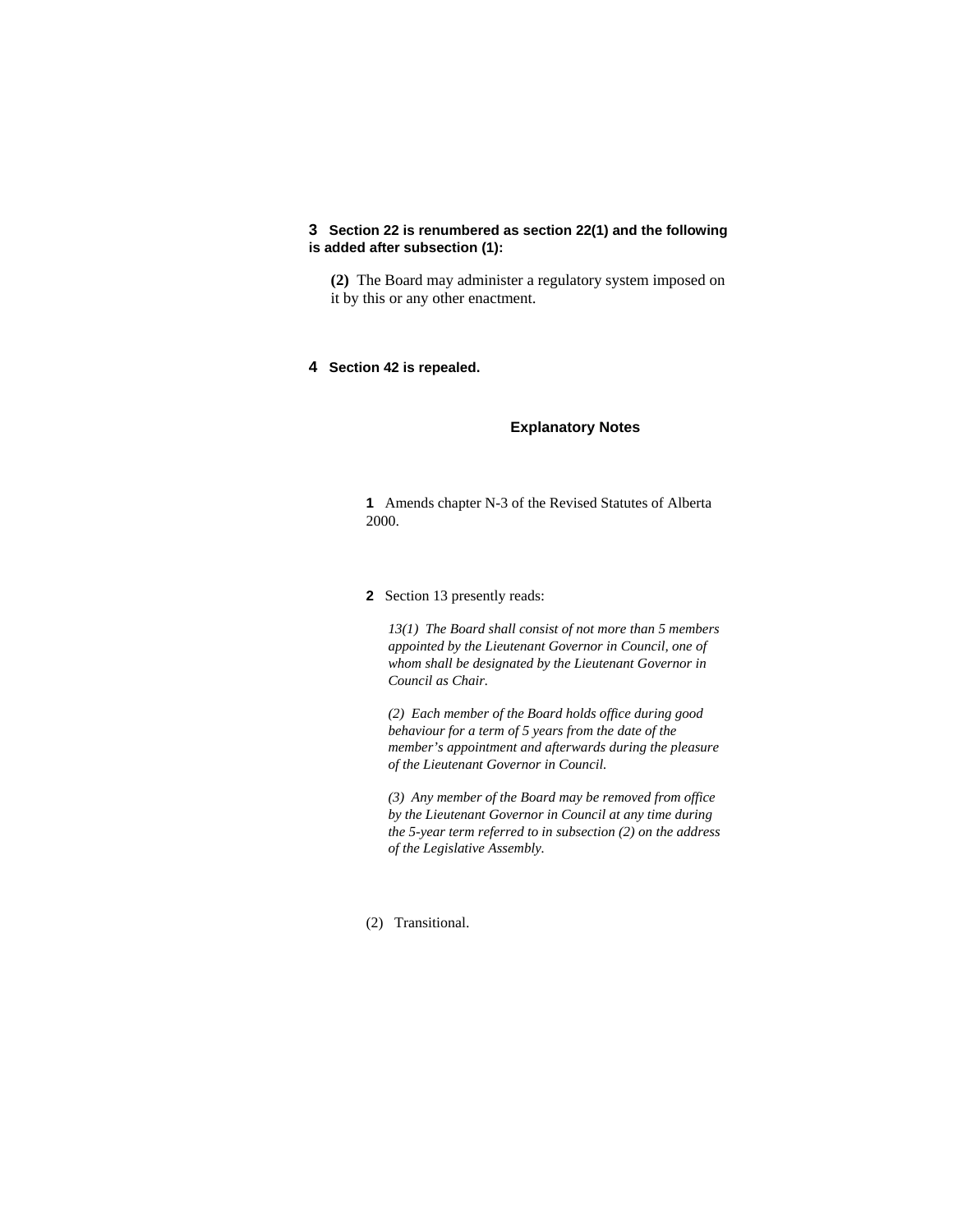#### **3** Section 22 presently reads:

## *22 The Board*

- *(a) may, with the approval of the Lieutenant Governor in Council, take any action and make any orders and directions that the Board considers necessary to effect the purpose of this Act that are not otherwise specifically authorized by this Act,*
- *(b) may do all things that are necessary for or incidental to the exercise or performance of any power or duty conferred or imposed on it by this Act or the regulations, and*
- *(c) may do all things that are necessary for or incidental to the exercise or performance of any power or duty conferred or imposed on it by another enactment.*

#### **4** Section 42 presently reads:

*42(1) All salaries, expenses and expenditures incurred by the Board in the performance of its powers and duties shall be charged against money provided in accordance with this section.* 

*(2) In each fiscal year, funds equivalent to the estimated net expenditures to be incurred in the year by the Board shall be provided from money voted by the Legislature for that purpose, and if the vote is insufficient, from the General Revenue Fund.* 

*(3) The Provincial Treasurer shall advance to the Board the funds provided by vote and referred to in subsection (2) in instalments as soon after the first days of April and July as it is convenient to do so, and each instalment shall be in an amount that the Provincial Treasurer in consultation with the Board decides.* 

*(4) In preparing its estimate of net expenditures to be incurred, the Board shall have regard to its estimate of any*